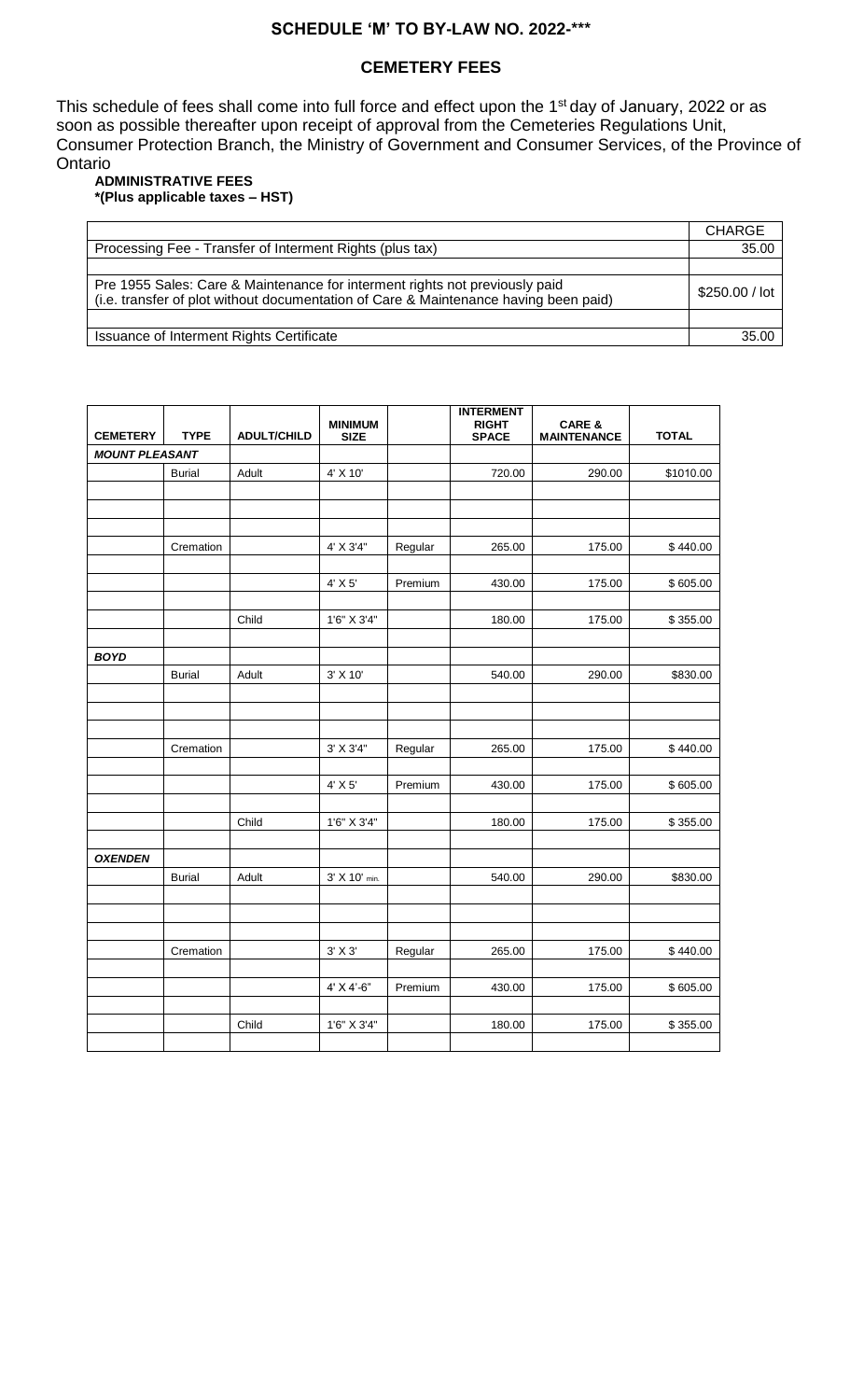# **PAGE TWO OF SCHEDULE 'M' TO BY-LAW NO. 2022-\*\*\***

# **CEMETERY FEES**

| <b>CEMETERY</b>                                                                        | <b>TYPE</b>                     | <b>ADULT/CHILD</b>                                           | <b>MAXIMUM</b><br><b>SIZE</b> | <b>CONTRACTOR</b> | <b>CHARGE</b> | <b>TOTAL</b> |
|----------------------------------------------------------------------------------------|---------------------------------|--------------------------------------------------------------|-------------------------------|-------------------|---------------|--------------|
|                                                                                        |                                 |                                                              |                               |                   |               |              |
| <b>INTERMENT CHARGES</b>                                                               |                                 |                                                              |                               |                   |               |              |
|                                                                                        | <b>Burial</b>                   | Adult                                                        |                               | Primary           | \$570.00      | \$570.00     |
|                                                                                        |                                 |                                                              |                               |                   |               |              |
|                                                                                        |                                 | Child                                                        | $3'$ X $6'$                   |                   | 520.00        | \$520.00     |
|                                                                                        |                                 | Infant/Small Child                                           | 2' X 3'4"                     |                   | 290.00        | \$290.00     |
|                                                                                        |                                 |                                                              |                               |                   |               |              |
|                                                                                        | Cremation                       |                                                              |                               |                   | 255.00        | \$255.00     |
|                                                                                        |                                 |                                                              |                               |                   |               |              |
|                                                                                        |                                 |                                                              |                               |                   |               |              |
|                                                                                        |                                 | Late Charge (per half hour)                                  |                               |                   | 62.00         | \$<br>62.00  |
|                                                                                        |                                 |                                                              |                               |                   |               |              |
|                                                                                        |                                 | After 4PM M-F or<br>After 1PM Saturday<br>(half hour charge) |                               |                   |               |              |
|                                                                                        |                                 |                                                              |                               |                   |               |              |
| <b>DISINTERMENTS</b>                                                                   |                                 |                                                              |                               |                   |               |              |
| Prices do not include vault lift truck charges. Prices include recovery/overhead costs |                                 |                                                              |                               |                   |               |              |
|                                                                                        |                                 |                                                              |                               |                   |               |              |
| Same Cemetery                                                                          |                                 |                                                              |                               |                   |               |              |
|                                                                                        |                                 | Adult                                                        |                               |                   | 1430.00       | \$1430.00    |
|                                                                                        |                                 | Child                                                        | $3'$ X $6'$                   |                   | 131500        | \$1315.00    |
|                                                                                        |                                 | Infant                                                       | $2'$ X $3'$                   |                   | 765.00        | \$765.00     |
|                                                                                        |                                 | <b>Cremated Remains</b>                                      |                               |                   | 495.00        | \$495.00     |
|                                                                                        |                                 |                                                              |                               |                   |               |              |
| Disinterment only                                                                      |                                 |                                                              |                               |                   |               |              |
|                                                                                        |                                 | Adult                                                        |                               |                   | 765.00        | \$765.00     |
|                                                                                        |                                 | Child                                                        | $3'$ X $6'$                   |                   | 765.00        | \$765.00     |
|                                                                                        |                                 | Infant                                                       | 2' X 3'                       |                   | 440.00        | \$440.00     |
|                                                                                        |                                 | <b>Cremated Remains</b>                                      |                               |                   | 275.00        | \$275.00     |
|                                                                                        |                                 |                                                              |                               |                   |               |              |
| <b>MARKER/MONUMENTS</b>                                                                |                                 |                                                              |                               |                   |               |              |
| Foundations                                                                            |                                 |                                                              | per cubic foot                |                   | 22.00         | \$<br>22.00  |
|                                                                                        |                                 |                                                              |                               |                   |               |              |
|                                                                                        |                                 |                                                              |                               |                   |               |              |
| <b>Flat Marker Installation</b>                                                        |                                 |                                                              |                               |                   |               |              |
|                                                                                        |                                 |                                                              |                               |                   |               |              |
|                                                                                        | Corner<br><b>Blocks</b><br>Flat |                                                              | 6" X6"                        | per post          | 25.00         | \$<br>25.00  |
|                                                                                        | Marker                          |                                                              | 10" X 16"                     |                   | 115.00        | \$115.00     |
|                                                                                        |                                 |                                                              | 12" X 24"                     |                   | 145.00        | \$145.00     |
|                                                                                        |                                 |                                                              | $>$ than 288 sq in            |                   | 160.00        | \$160.00     |
| Locator only (install by monument dealer)                                              |                                 |                                                              |                               |                   | 110.00        | \$110.00     |

Big Bay Memorial Wall Administration Fee  $$75/m$ emorial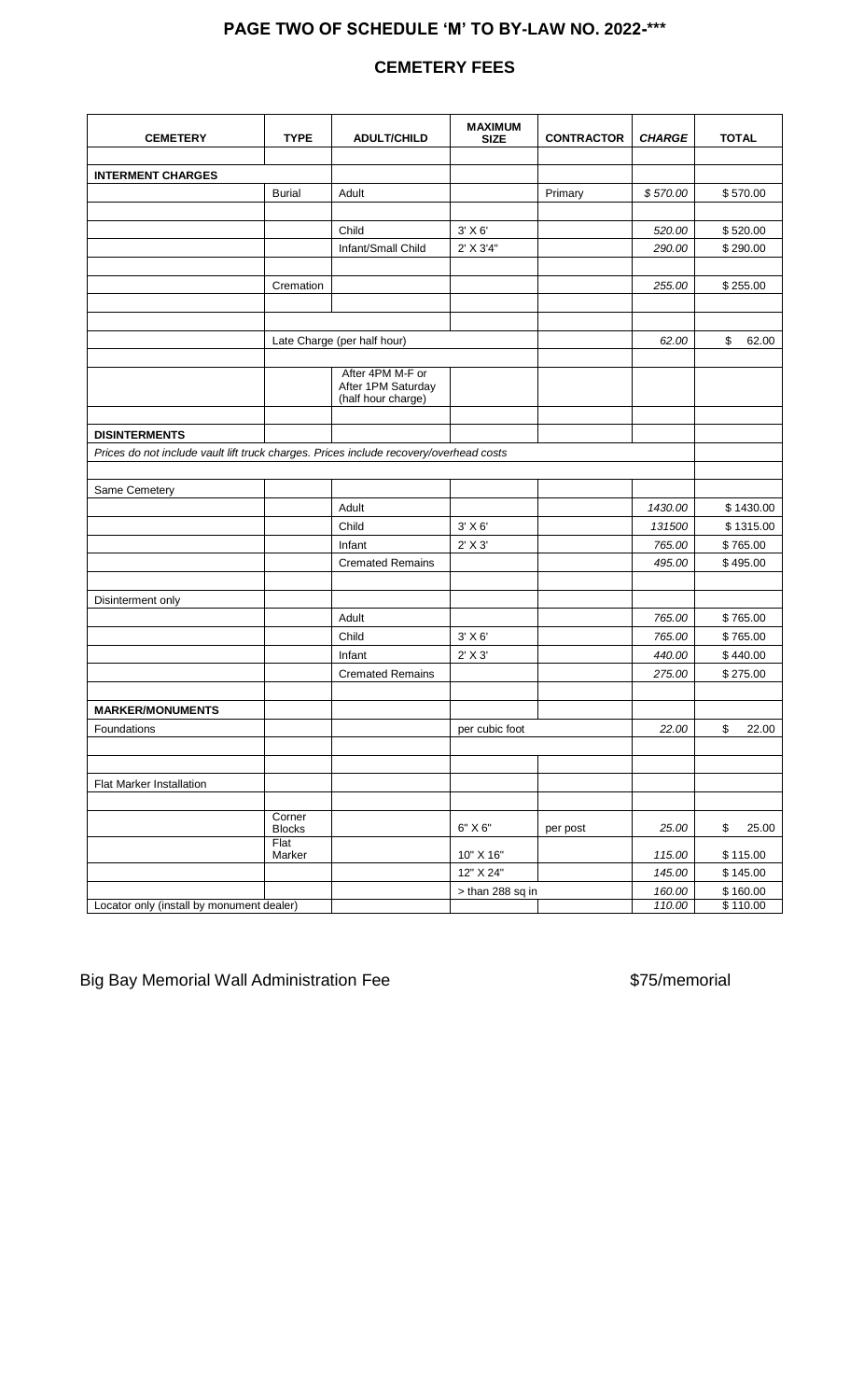# **PAGE THREE OF SCHEDULE 'M' TO BY-LAW NO. 2022-\*\*\***

## **CEMETERY FEES**

### Mount Pleasant Cemetery Columbarium

| <b>Row</b><br>(From<br>Bottom)         | <b>Base</b><br><b>Price</b> | <b>Included</b><br>Care &<br><b>Maintenance</b><br>(15%) | <b>Plaque</b> | <b>Opening</b><br>&<br><b>Closing</b> | <b>Price</b><br><b>Before</b><br><b>HST</b> | <b>HST</b><br>(13%) | <b>Total</b> |
|----------------------------------------|-----------------------------|----------------------------------------------------------|---------------|---------------------------------------|---------------------------------------------|---------------------|--------------|
| -Bottom                                | \$800.00                    | \$165.00                                                 | \$600.00      | \$200.00                              | \$1,765.00                                  | \$229.45            | \$1,994.45   |
| 2                                      | \$900.00                    | \$165.00                                                 | \$600.00      | \$200.00                              | \$1,865.00                                  | \$242.45            | \$2,107.45   |
| 3                                      | \$900.00                    | \$165.00                                                 | \$600.00      | \$200.00                              | \$1,865.00                                  | \$242.45            | \$2,107.45   |
| 4-TOP                                  | \$1,000.00                  | \$165.00                                                 | \$600.00      | \$200.00                              | \$1,965.00                                  | \$255.45            | \$2,220.45   |
| <b>Memory</b><br>Wall<br><b>Plaque</b> | \$400.00                    |                                                          |               |                                       | \$400.00                                    | \$52.00             | \$452.00     |

### NOTES:

1. Plaques must be purchased for every niche.<br>2. Township of Georgian Bluffs will order the pl

2. Township of Georgian Bluffs will order the plaques. Cost includes plaque plus any end date plaques and freight charges

3. Plaques include two names, dates of birth and dates of death (price includes installation, engraving and freight)

4. Columbarium Care and Maintenance must be 15% or \$165, whichever is greater as per the *Funeral, Burial and Cremation Services Act, 2002*

5. Prices may be adjusted year over year<br>6. End date plaques will be needed if plac

End date plaques will be needed if plaque is bought pre-need, before known date of death. End date plaques are fastened on to existing plaque

## Plaque Cost To Municipality

|                                            | <b>Scroll</b><br><b>Ends</b><br>with<br>m/d/y |
|--------------------------------------------|-----------------------------------------------|
| <b>Plaque</b>                              | \$400.00                                      |
| <b>End Date</b><br><b>Plaques</b><br>(per) | \$40.00                                       |

Each item is tax applicable plus freight